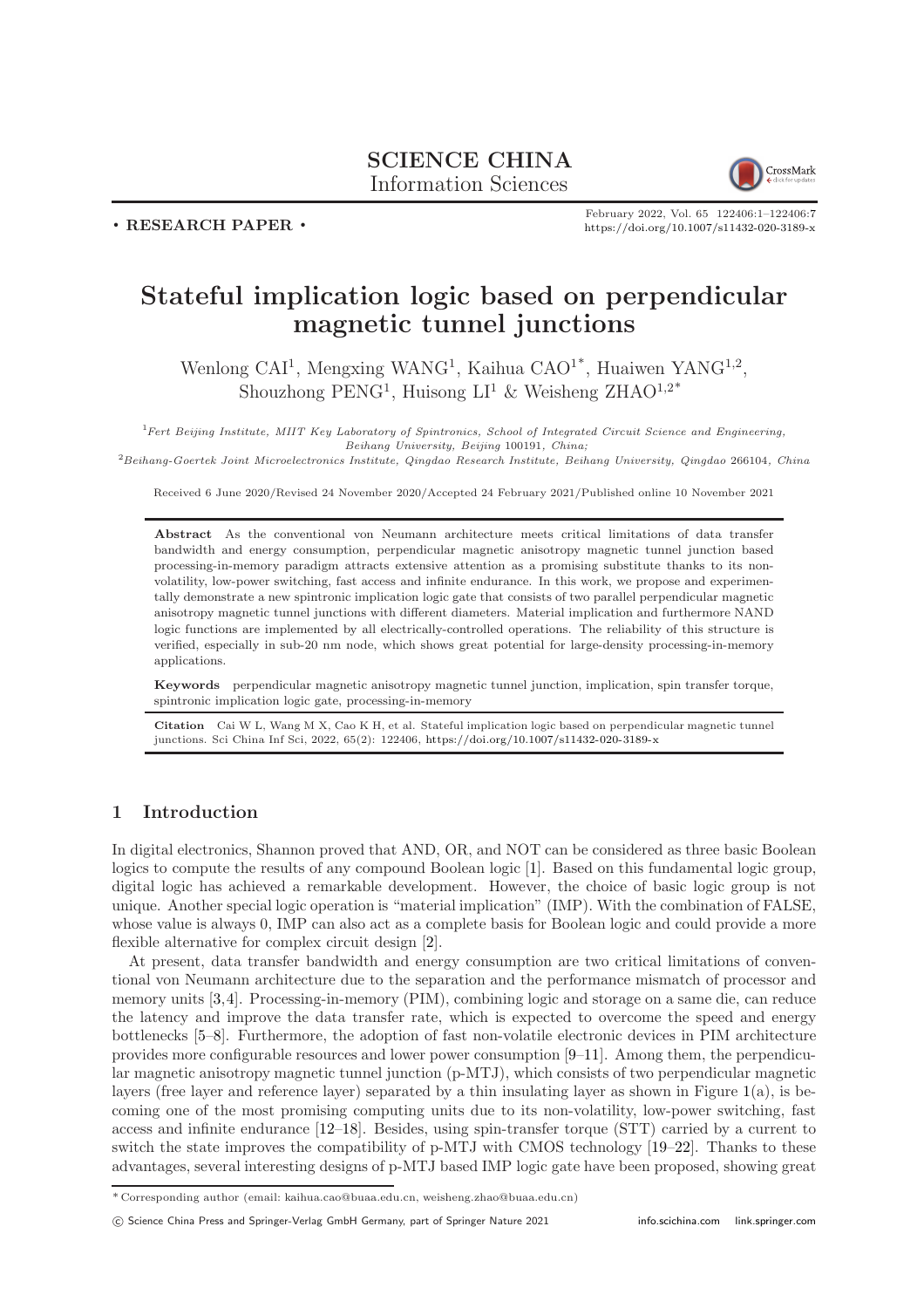<span id="page-1-0"></span>

Figure 1 (Color online) (a) Layout of SILG. MTI P and MTJ Q are connected in parallel. (b) Top view of the fabricated SILG devices by optical microscope. Two MTJs named P and Q with different diameter are selected to form an SILG.

advantages compared to the conventional computing architecture [\[23,](#page-6-13) [24\]](#page-6-14). However, an additional magnetic field [\[13,](#page-6-15)[14,](#page-6-16)[23\]](#page-6-13) or resistor [\[10,](#page-6-17)[24\]](#page-6-14) is necessary to complete their operations, which will significantly influence their energy efficiency and scalability.

In this paper, we first introduce a new design of spintronic implication logic gate (SILG) consisting of two parallel p-MTJs without additional resistors. According to this design, p-MTJ based SILG are fabricated and characterized at room temperature. Afterward, IMP and furthermore NAND logic functions are performed by all current-driven operations. Finally, the reliability of IMP operations in the SILG device is verified, showing a promising way to realize the PIM architecture with low power consumption, a high operation speed, and large scalability.

#### 2 SILG design and fabrication

The SILG proposed in this paper contains two parallel p-MTJs, P and Q, which have different diameters as shown in Figure [1\(](#page-1-0)a). Different from the structure of the previously reported IMP stateful logic gates [\[2,](#page-6-2) [10\]](#page-6-17), we use the freedom of size modulation of p-MTJs to realize IMP logic functions instead of an additional resistor which may lead to low scalability and a complex fabrication process. A constant current pulse  $(I_{\text{imp}})$  is applied to the SILG as a clocking signal during logic operations. An MTJ usually has two states corresponding to logic value 0 and 1. Here, we define the parallel magnetization (PM) of MTJs which leads to a low-resistance state as logic value 1, and the antiparallel magnetization (APM) which results in a high-resistance state as logic value 0. The state of MTJ P and Q represent the logic variables p and q, respectively, which are the inputs of SILG. The output, named as  $q'$ , is the state of MTJ Q after applying  $I_{\text{imp}}$ .

Starting from the bottom, the starks consisting of  $Ta(5)/Ru(30)/Ta(0.7)/Pt(1.5)/6 \times [Co(0.5)/Pt(0.2)]$  $\sqrt{C_0(0.6)/Ru(0.8)/C_0(0.6)/3}$  ×  $[Pt(0.2)/C_0(0.5)]/W(0.25)/C_0$ FeB $(1.0)/MgO(0.8)/C_0$ FeB $(1.3)/W(0.3)$  $\text{CoFeB}(0.5)/\text{MgO}(0.75)/\text{Pt}(0.4)/\text{Ta}(3)/\text{Ru}(8)$  (nominal thickness in nm) are deposited on thermally oxidized Si substrate by DC/RF magnetron sputtering and patterned into pillars by electron lithography and Ar ion milling. As shown in Figure  $1(b)$  $1(b)$ , two p-MTJ pillars named P and Q, of which design diameter are 50 and 60 nm, respectively, form an SILG. They have individual top electrodes and a shared bottom electrode. This structure can support the characterization of each single MTJ as well as logic implementations in two MTJs. It is worth noting that the resistance of metal electrodes is two orders smaller than that of MTJs. Therefore, all the resistance measurements of MTJs are performed by the two-probe method.

Magnetic field and current sweeps are first performed at room temperature to characterize the magnetoresistance and STT behavior in each nanopillar of the SILG. Figure [2\(](#page-2-0)a) shows the individual resistance transitions of two MTJs induced by out-of-plane magnetic field. A positive perpendicular magnetic field leads to a PM state and therefore a low resistance, while a negative field causes a reverse state. The tunneling magnetoresistance ratio (TMR) is larger than 90%. It should be noted that there is a stray field caused by incomplete etching of pinned layers and therefore all the followed electrical measurements are performed under an external perpendicular field (−400 Oe) to offset the influence of the stray field. This stray field could be eliminated by improving the etching process.

Figure [2\(](#page-2-0)b) presents the individual STT switching measured by sweeping voltage pulses with a duration  $(\tau)$  of 1 ms. It is obvious that the threshold voltage of MTJ Q is smaller than that of MTJ P. The difference comes from the size dependence of the effective perpendicular magnetic anisotropy field  $(H_{\text{eff}})$  [\[25\]](#page-6-18). As the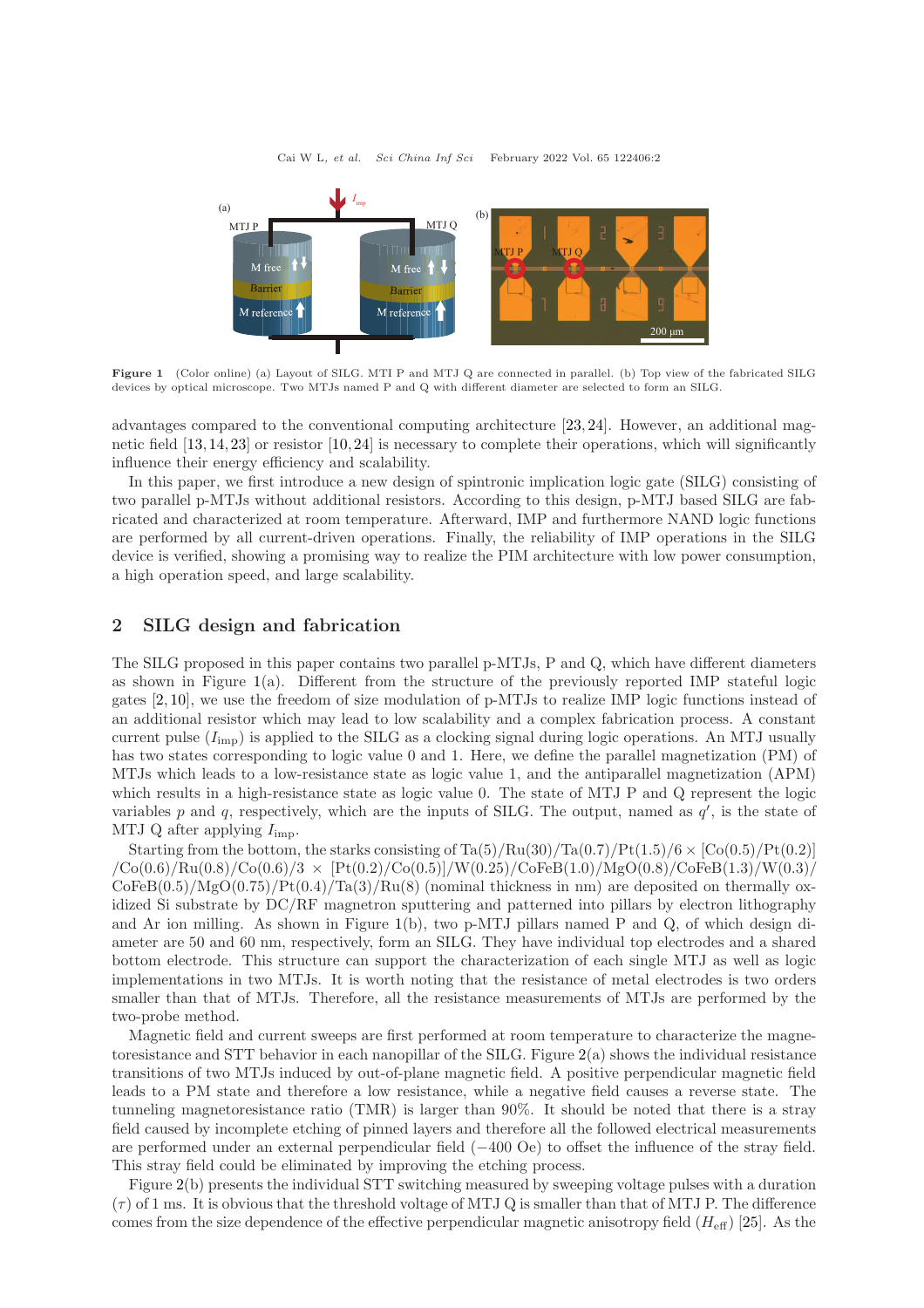<span id="page-2-0"></span>

Figure 2 (Color online) (a) Individual magnetoresistance as a function of out-of-plane magnetic field. (b) Individual STT switching measured by voltage pulses with a duration  $(\tau)$  of 1 ms. (c) STT switching of SILG. Two MTJs are connected parallelly. Loop 1 shows that two MTJs are switched successively by sweeping current pulses. Loops 2 and 3 present the STT switching of MTJ Q with MTJ P in APM and PM state, respectively. An external perpendicular magnetic field (−400 Oe) is applied to reduce the influence of stray field.

diameter of an MTJ shrinks, the demagnetization factor along out-of-plane (in-plane) direction decreases (increases), causing a smaller demagnetization field and therefore a larger  $H_{\text{eff}}$  [\[25\]](#page-6-18). Another possible reason is the edge enhancement of perpendicular magnetic anisotropy (PMA). A larger perimeter-area ratio results in a stronger PMA [\[26\]](#page-6-19). To determine the suitable value of  $I_{\text{imp}}$ , the current dependent resistance state of SILG is measured by sweeping  $I_{\text{imp}}$  as shown in Figure [2\(](#page-2-0)c). Loop 1 shows that MTJ  $Q$  and P are switched successively. Compared with MTJ P, MTJ  $Q$  can be switched with smaller  $I_{\text{imp}}$ , corresponding with the result of Figure  $2(b)$  $2(b)$ . The key point is that the threshold current of MTJ  $Q$  from APM to PM state is 110  $\mu$ A with MTJ P in APM state while it changes to be 160  $\mu$ A with MTJ P in PM state as shown in Loops 2 and 3. It means that the state of MTJ P will determine whether MTJ Q switches when  $I_{\text{imp}}$  is set between 110 and 160  $\mu$ A. In other words, the output of SILG,  $q'$ , depends on the input q as well as p. To reduce the influence of stochastic switching,  $I_{\text{imp}}$  is chosen as 135 µA.

The above measurements are performed by a Keithley 6221 current source and a Keithley 2182 nanovoltmeter. The applied pulse width is chosen as 1 ms which is far from the switching speed under precessional reversal mode. To verify the speed and power-efficiency performance of MTJs for PIM applications, we perform the ultrafast switching measurement as shown in Figure A1 of Appendix A. The magnetization can be switched within 3 ns and the power consumption can be as low as 4.5 pJ as shown in Table B1 of Appendix B, showing the great potential of MRAM for PIM applications. Since the implementation of IMP logic function in our devices needs a constant current  $(I_{\text{imp}})$ , the current source Keithley 6221 rather than the arbitrary waveform generator is used in the following PIM function demonstrations.

### 3 Illustration of IMP and NAND operations in SILG

The leakage current of p-MTJs can be over  $100 \mu A$ , which cannot be directly applied for logic operations. To realize PIM architecture, the 1 T (transistor)  $-1$  MTJ, the typical magnetic random access memory (MRAM) unit structure, is adopted as shown in Figure [3\(](#page-3-0)a). The transistor can not only play the role of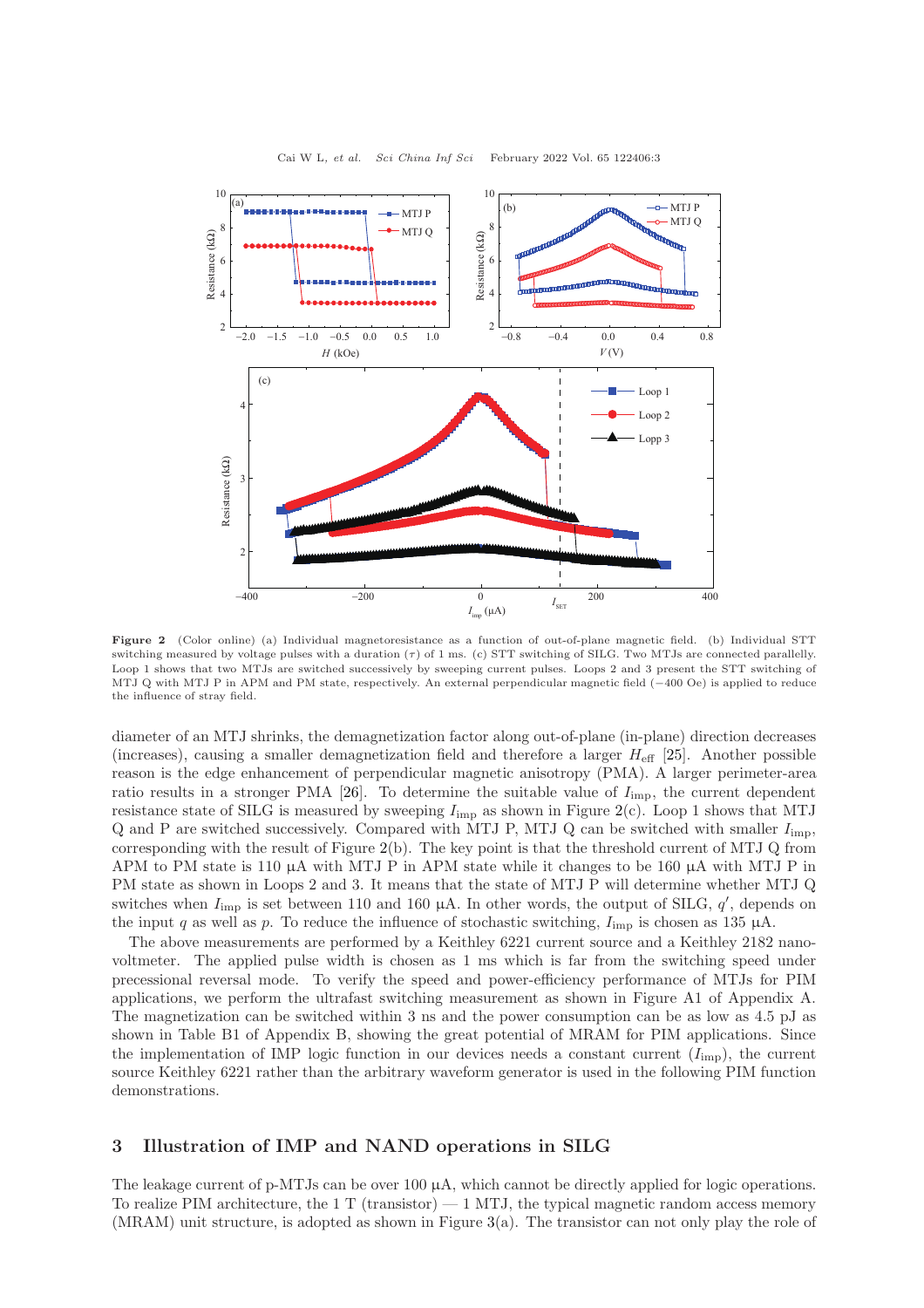<span id="page-3-0"></span>

Figure 3 (Color online) (a) Design of SILG in 1T-1MTJ STT-MRAM structure. (b) The truth table of IMP logic. (c) Illustration of the IMP operations performed by the fabricated SILG device. The pulse width of the set current is 1 ms and the resistance state is read out by repeating ten times.

a selector, but also eliminate the impacts of the leakage current. Moreover, the TMR ratio of p-MTJs is about 90% which will affect the read operations. Hence, a sensing circuit is applied to amplify the readout signal [\[27\]](#page-6-20). It should be noted that MTJs of the same size should share the same bit line (BL) to simplify the peripheral circuit. During logic operations, the inputs of SILG can be initialized by the memory write operations. And then the clocking signal  $I_{\text{imp}}$  can be applied by turning on two corresponding transistors at the same time. In the end, the output can be read out by memory read operations.

Material implication, i.e.,  $p$  IMP  $q$ , means "if  $p$ , then  $q$ ". To verify the IMP logic function, the four states in Figure [3\(](#page-3-0)b) have to be achieved. The critical point for the operations of SILG is to choose an appropriate  $I_{\text{imp}}$  that could motivate MTJ Q from APM to PM in state 1 while keep MTJ Q unchanged in state 3. By referring to the Loops 2 and 3 of Figure [2\(](#page-2-0)c),  $I_{\text{imp}}$  is determined as  $I_{\text{SET}} = 135 \mu\text{A}$ . In the demonstration of IMP logic functions, two MTJs are first initialized separately according to the result shown in Figure [2\(](#page-2-0)b). Before and after applying  $I_{\text{SET}}$ , the resistance of MTJ P and Q are measured successively by small current pulses to characterize the inputs  $p, q$  and output  $q'$  of SILG as shown in Figure [3\(](#page-3-0)c). To simplify the sensing amplifier, we use 10  $\mu$ A to measure the resistance of MTJ P and 13 µA to characterize that of MTJ Q. Here, the current is generated by Keithley 6221 current source and the voltage is measured by a Keithley 2182 nanovoltmeter. The measurements are repeated 10 times. The measured voltage larger (smaller) than 70 mV presents APM (PM) state and logic value  $0$  (1). The output of IMP logic functions shown in Figure [3\(](#page-3-0)c) is consistent with the truth table shown in Figure [3\(](#page-3-0)b).

To perform NAND logic functions by using the SILG, three steps are needed as shown in Figure [4\(](#page-4-0)a). We add another MTJ named S which has the same size as MTJ P and stores logic variable s. The inputs of NAND logic,  $p$  and  $s$ , are stored in MTJ P and S. MTJ Q is first individually initialized to APM state by applying a current  $I_{\text{CLEAR}} = -180 \mu\text{A}$ . Afterwards, the IMP logic operations between MTJ S and Q are executed as shown in Figure [4\(](#page-4-0)b). The output value  $q'$  stored in MTJ Q is characterized. Moreover, the same logic operations are completed between MTJ P and Q by changing the state of corresponding transistors.  $I_{\text{imp}}$  of these two cycles of IMP logic operation keeps the same. The final output  $q''$  of NAND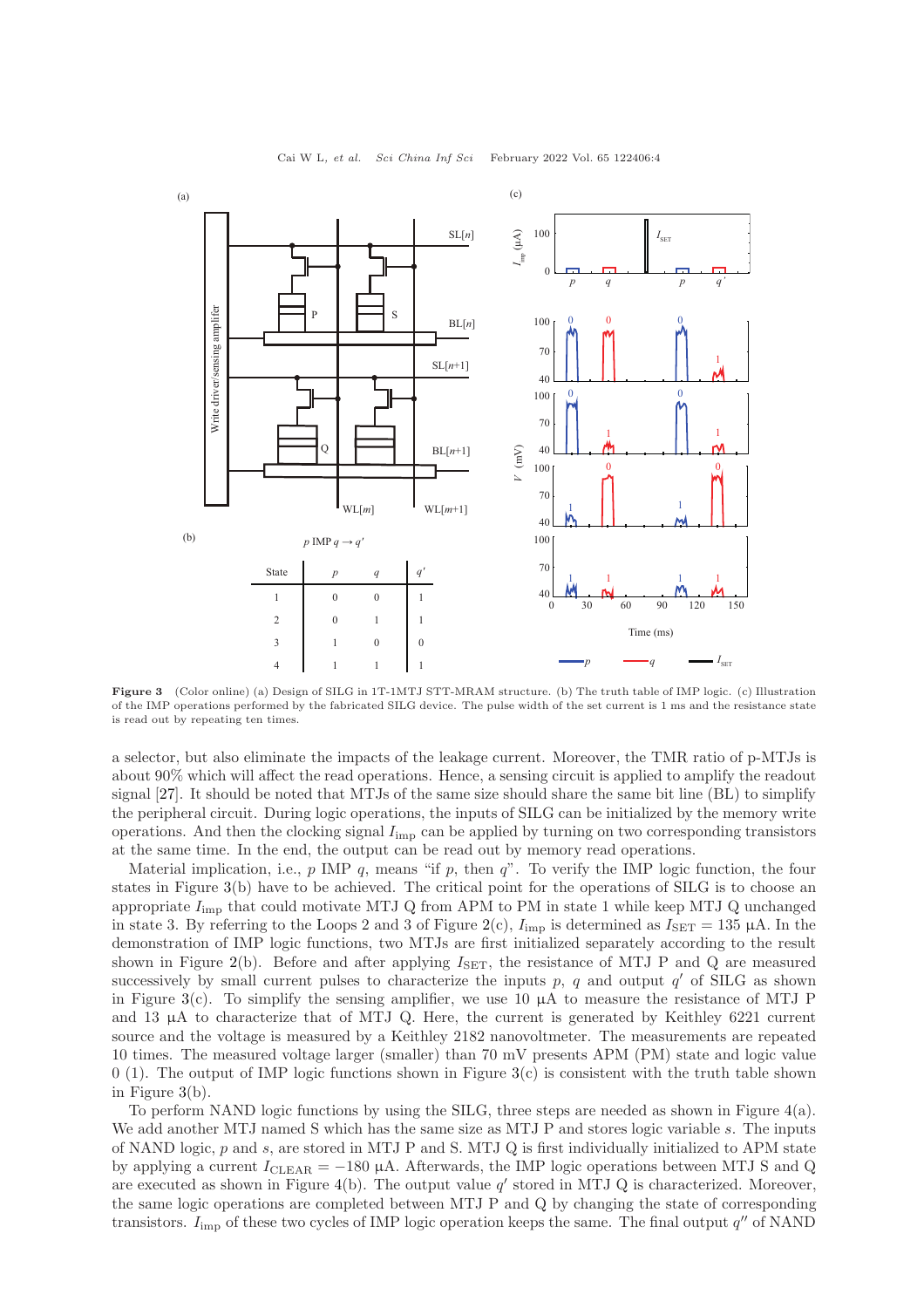<span id="page-4-0"></span>

 $p$  NAND  $s \rightarrow q'$ 

Figure 4 (Color online) (a) Steps to realize NAND logic functions using IMP logic. (b) Illustration of NAND operations implemented by the SILG device. The pulse width of the set current is 1 ms and the resistance state is read out by counting ten times.

logic is stored in MTJ Q. The result shown in Figure [4\(](#page-4-0)b) is consistent with NAND logic functions.

#### 4 Reliability of IMP operation in SILG

P-MTJs have a different probability of switching depending on the applied current, which can significantly influence the performance of SILG. To test its reliability, the switching probability is measured as shown in Figure  $5(a)$  $5(a)$ . Each point indicates the probability of switching which is measured by 100 repetitive cycles with a given current ( $\tau = 1$  µs). Moreover, the lines in Figure [5\(](#page-5-0)a) illustrate the fitting results based on the theoretical expression of p-MTJ switching probability which is expressed as

<span id="page-4-1"></span>
$$
P = 1 - \exp\left\{-\frac{\tau}{\tau_0} \exp\left[-\Delta_0 \left(1 - \frac{J}{J_{\rm CO}}\right)\right]\right\},\tag{1}
$$

where  $\tau_0$  is the inverse of attempt frequency,  $\Delta_0$  is the thermal stability, J is the density of the applied current and  $J_{\rm CO}$  is the intrinsic threshold current density [\[28\]](#page-6-21). Compared to MTJ P, MTJ Q has a smaller  $J_{\text{C0}}$ , which is caused by its larger size.

To determine the reliability of IMP operations, it is necessary to analyze the probability of each state shown in the truth table. For state 1, only when MTJ Q is switched and MTJ P remains unchanged, the operation succeeds. Therefore, the error rate of this state can be expressed  $P_{\text{ER}}^1 = 1 - P_{\text{Q}}^1(1 - P_{\text{P}}^1)$ , where  $P_{\text{Q}}^1$  is the switching probability of MTJ Q from APM to PM when MTJ P is in APM, and  $P_{\text{P}}^1$  is the switching probability of MTJ P from APM to PM with MTJ Q in APM. As shown in the top panel of Figure [5\(](#page-5-0)b), the TMR of MTJs has no obvious influence on  $P_{\text{ER}}^1$  as it only depends on the difference of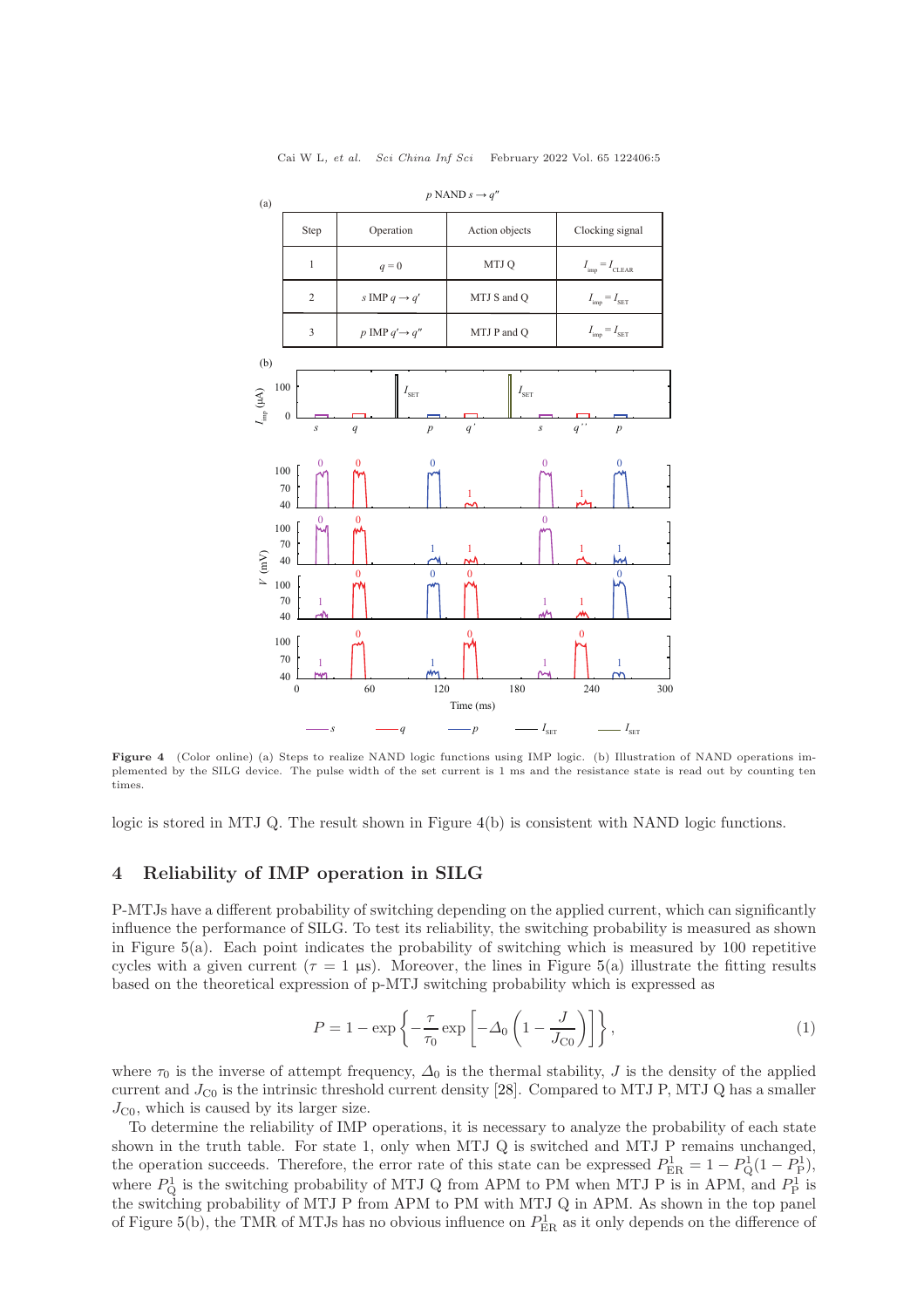<span id="page-5-0"></span>

Figure 5 (Color online) (a) Switching probability of P and Q along with STT current density. The discrete points are experimental results and the lines are fitting results according to Eq. [\(1\)](#page-4-1). (b) PER of each state calculated with MATLAB. Error rate of state 4 is 0. (c) PER of our fabricated SILG calculated with MATLAB according to Eq. [\(2\)](#page-5-1). (d) PER of the SILG based on the present advanced MTJs whose diameters are 10 and 15 nm, respectively [\[29\]](#page-6-22).

the intrinsic threshold voltage (or intrinsic current density). For state 2, the error rate  $P_{\text{ER}}^2 = P_{\text{P}}^2$ , where  $P_P^2$  is the switching probability of MTJ P with MTJ Q in P state. As MTJ Q is already in PM state, the switching of MTJ P is more difficult as shown in the middle panel of Figure [5\(](#page-5-0)b). For state 3, the error rate  $P_{\text{ER}}^3 = P_{\text{Q}}^3$ , where  $P_{\text{Q}}^3$  is the switching probability of MTJ Q with MTJ P in PM state as shown in the bottom panel of Figure [5\(](#page-5-0)b). In this state, a higher TMR will lead to a lower  $P_{\text{ER}}^3$ . For state 4,  $I_{\text{imp}}$ will not change their state because these two p-MTJs are already in PM state. As a result, the error rate of this state  $P_{\text{ER}}^4 = 0$ . In conclusion, the error rate of SILG is expressed as

<span id="page-5-1"></span>
$$
P_{\rm ER} = 1 - P_{\rm Q}^1 (1 - P_{\rm P}^1) + P_{\rm P}^2 + P_{\rm Q}^3.
$$
\n<sup>(2)</sup>

Accordingly,  $P_{\text{ER}}$  is calculated as shown in Figure [5\(](#page-5-0)c). The main limitation of reliability comes from  $P_{\text{ER}}^1$  which is determined by the size difference between two MTJs. With an appropriate  $I_{\text{imp}}$ ,  $P_{\text{ER}}$  of our fabricated SILG can be controlled under 6% with the limited size difference (only 10 nm). A larger size difference between two MTJs can contribute to a larger difference of intrinsic threshold current density and therefore better reliability.

Furthermore, using shape anisotropy based MTJs with smaller sizes can improve the reliability of SILG. We calculate the error rate of our SILG design based on the shape anisotropy p-MTJs whose diameters can be as small as 10 and 15 nm,  $\Delta_0$  can be as large as 80 and 60, J can be 32 and 25 MA·cm<sup>-2</sup>, respectively [\[29\]](#page-6-22). The error rate of this SILG can be lower than  $10^{-5}$  as shown in Figure [5\(](#page-5-0)d). In terms of fabrication variations, the high reliability can be realized by shrinking the size and increasing the size difference since the shape anisotropy based MTJs of smaller size have larger  $J_{\rm C0}$  as well as  $\Delta_0$  [\[29\]](#page-6-22).

#### 5 Conclusion

We propose a new design of SILG, consisting of two parallel MTJs without additional memristors, which can simplify the structure as well as fabrication process. A writing speed of 3 ns and a power consumption of 4.5 pJ/bit in the MTJs are experimentally demonstrated to show the great potential of MRAM for PIM